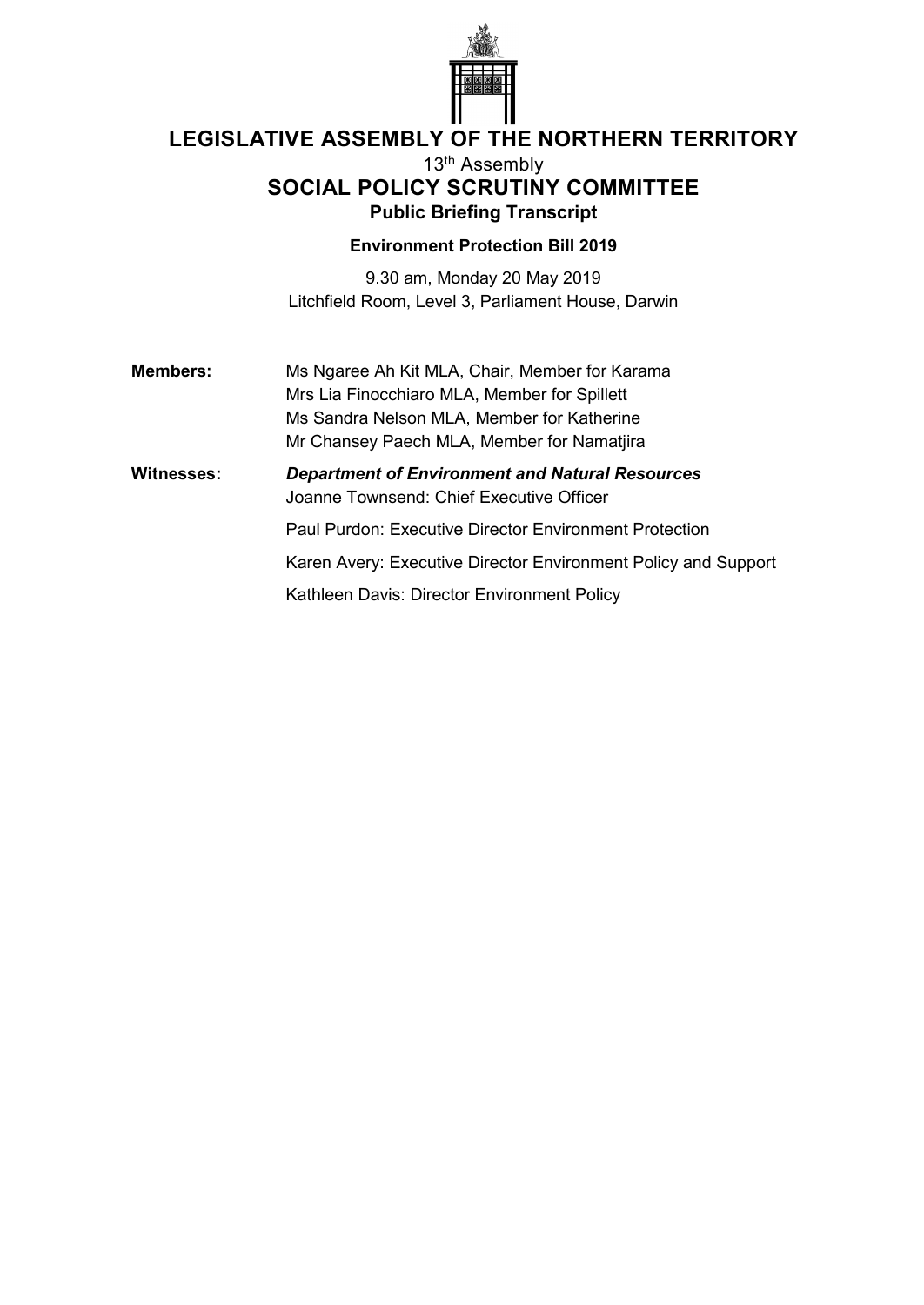#### **ENVIRONMENT PROTECTION BILL 2019 Department of Environment and Natural Resources**

**Madam CHAIR:** Good morning, everyone, and thank you for joining us. I am Ngaree Ah Kit, the Member for Karama and Chair of the Social Policy Scrutiny Committee. On behalf of the committee I welcome everyone to this public briefing on the Environment Protection Bill 2019.

I acknowledge my fellow committee members in attendance today: the Member for Spillett, Lia Finocchiaro; and via teleconference the Member for Katherine, Sandra Nelson; and the Member for Namatjira, Chansey Paech.

I welcome to the table to give evidence to the committee, from the Department of Environment and Natural Resources, Joanne Townsend, Chief Executive Officer; Paul Purdon, Executive Director, Environment Protection; Karen Avery, Executive Director, Environment Policy and Support; and Kathleen Davis, Director Environment Policy. Thank you for coming before the committee this morning. We appreciate you taking the time to speak to the committee and look forward to hearing from you today.

This is a formal proceeding of the committee under the protection of parliamentary privilege and the obligation not to mislead the committee apply. This is a public briefing which is being webcast through the Assembly's website. A transcript will be made for use of the committee and may be put on the committee's website. If at any time during the briefing, you are concerned that what you will say should not be made public, you may ask that the committee go into a closed session and take your evidence in private.

I will ask each witness to state their name for the record, and the capacity in which they are appearing before inviting Ms Townsend to make an opening statement and then proceeding to the committee's questions. Could you each please state your name and the capacity in which you appear this morning?

**Mr PURDON:** Paul Purdon, Executive Director, Environment Protection with the Department of Environment and Natural Resources.

**Ms TOWNSEND:** Jo Townsend, Chief Executive Officer for the Department of Environment and Natural Resources.

**Ms AVERY:** Karen Avery, Executive Director, Environment Policy and Support, Department of Environment and Natural Resources.

**Ms DAVIS:** Kathleen Davis, Director Environment Policy, Department of Environment and Natural Resources.

**Madam CHAIR:** Thank you very much. Ms Townsend, would you like to make an opening statement?

**Ms TOWNSEND:** Thank you, Madam Chair, and members of the committee for the invitation to speak about the Environment Protection Bill on behalf of the Department of Environment and Natural Resources. This bill was introduced Thursday last week so we are very pleased to have the opportunity to talk you through what is a completely new bill. I will warn you in advance that I have a very long opening statement so if you want to cut me short and go to questions, I am happy to do that as well.

**Mrs FINOCCHIARO:** We will make notes as you speak so we can come back.

**Ms TOWNSEND:** The Environment Protection Bill 2019 introduces substantial improvements to the Northern Territory's environmental impact assessment and approval system. It represents the first significant step in reforming the Northern Territory's environmental protection and management framework. Before I address the content of the bill, I will give you some background on how we got here today. Environmental impact assessment processes are in effect across the western world and are designed to assess the likely and significant environmental impacts of projects.

The assessment process provides proponents, government and the community with the information required to make decisions on environmental issues. It ensures that environmental harms are avoided, mitigated and managed, or as a last resort, offset. It is important to note that in this context, we are talking about more than the biophysical environment, more than plants and animals.

Environmental impact assessment systems consider the environment in a holistic manner and in addition to biophysical elements, consider impacts on social, cultural and economic matters. For example, impact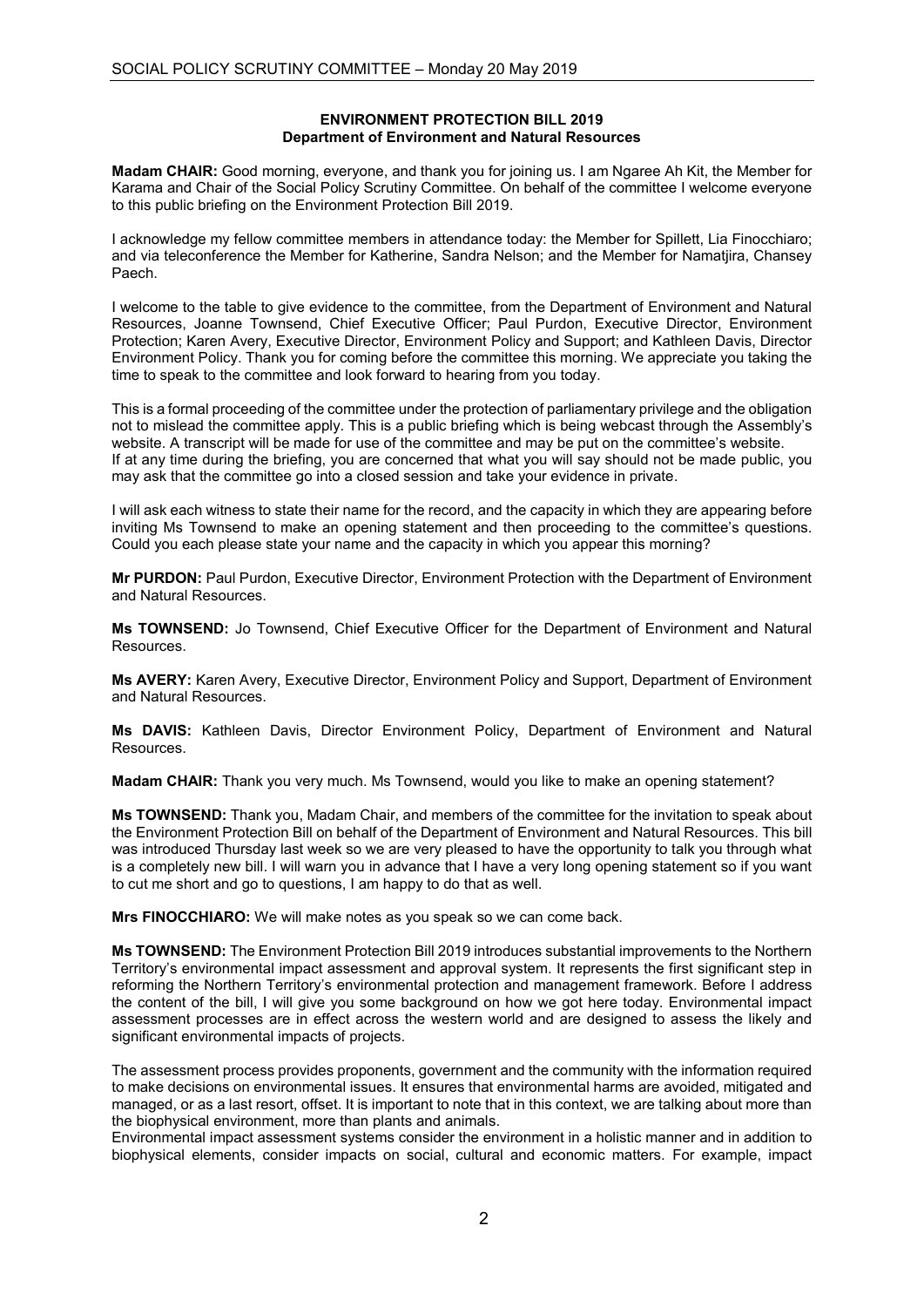assessment considers impacts on natural and built heritage, Aboriginal sacred sites, and impacts that may affect the social functioning of the community.

Australia first introduced environmental impact assessment processes in the early 1970s in recognition that there was a need for a greater consideration of the impacts on the environment from large developments. The first impact assessments in the Northern Territory were undertaken by the Australian Government in the mid-1970s.

After self-government, the Territory continued to use national legislation to conduct impact assessments before passing the *Environmental Assessment Act* in 1982 and establishing environmental assessment administrative procedures in 1984. You may wonder where I am going with this. It was after all 35 years ago. But this history goes to the heart of why we are here today and the purpose of this bill.

The *Environmental Assessment Act* and administrative procedures and the impact assessment system they create are modelled on the Commonwealth's original 1974 legislation. The Territory's environmental impact assessment system has barely changed since it started more than 35 years ago. The act and administrative procedures were updated in 1994 and again in 2003 with minor changes to align with changes at the Commonwealth level. They were again updated in 2012 to give the Northern Territory Environment Protection Authority, or NTEPA, the power to conduct impact assessments.

However, none of these changes were any substance in how the system operates or performs. That is what this is about—improving that. There have been well-documented calls to improve the impact assessment and approval systems since the early 2000s. In 2008, the Environment Protection Authority undertook a comprehensive review of the system and identified a number of improvements. The act was reviewed again in 2015 by Dr Allan Hawke, and in 2017 the NTEPA provided advice on how it could be improved.

Each of these reviews identified that the current environments impact assessment and approval systems in the Northern Territory lack transparency, is overly flexible to the point that it introduces complexity and uncertainty, results in inconsistency and inequity between industry types and similar projects, has gaps that have left some large developments unable to be assessed and not subject to any form of environmental regulatory approvals and results in a lack of consequences for proponents who are considered to have breached their environmental obligations.

The result is an impact assessment system in which there is a general lack of confidence, both within the community and in business. These uncertainties decrease the Territory's investment attractiveness, which in turn negatively impact communities and social outcomes.

The purpose of the bill before you is to address these inadequacies and ensure that the Territory has an environmental impact assessment and approval system that is fit for purpose and supports ecologically sustainable development.

The bill has three primary components. Everything in this bill has been included to support the effective and efficient operation of the impact assessment and approval system. The system is built on the premise that proponents should be responsible for their actions. First, the bill establishes an environmental assessment system. It is important that I point out that the bill before you establishes the requirements for a system and obliges proponents who are undertaking projects where there may be a significant impact to refer their project to the NTEPA for consideration.

The bill does not, however, establish the processes or procedure for impact assessment, the steps that must be followed and the time frames. That is, it does not tell the NTEPA the process it must follow when conducting an assessment. This type of information is more appropriately located in regulations, and there will be environment protection regulations developed to provide this information and give certainty to the community and businesses about the processes that will be followed.

The regulations will specify processes to be used to undertake project-based assessment—that is, assessments that can consider single projects and strategic assessments, or assessments that can consider a range of developments that may occur across a particular area. These processes will include opportunities for the public to review information and provide comments before the NTEPA makes its decision relating to the conduct of an impact assessment.

The regulations will also identify the time frames in which the NTEPA must make decisions and the time frames for public consultation processes.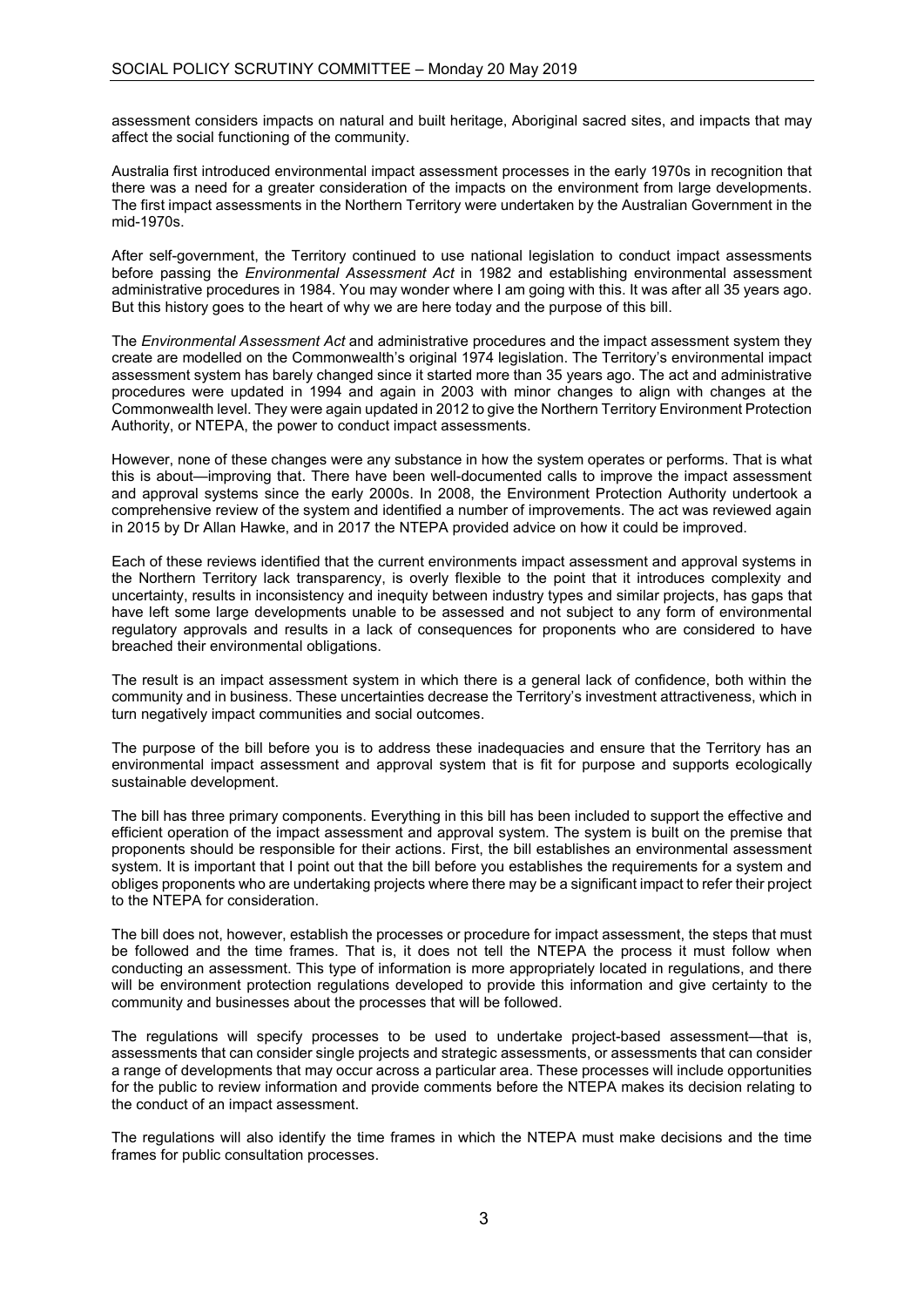We have met with a large number of stakeholders—at least 20 different groups—covering a diverse range of interests and industries, to test and share the detail that will be captured in the regulations. This information is important context for the bill and for a holistic understanding of the impact assessment being proposed.

Detail about the commitments that will included in regulations have been shared and will be published on our website shortly. I have for the committee that information here and I am happy to table it. This is information we have shared through our consultation, so it should not be unknown to people.

The bill also contains provisions that allow the minister and Administrator to make declarations about certain environmental matters. These are declarations of environmental objectives and referral triggers, prohibited actions and protected areas. They support the impact assessment system by providing additional certainty to proponents in the community about what needs to be referred to the NTEPA, what types of projects will not be approved in the Territory and locations where certain type of projects will not be allowed to occur.

Second, the bill creates a new environmental approval and this is a significant change. This approval will be granted or refused by the Minister for Environment and National Resources at the completion of an impact assessment process.

The NTEPA conducts the process and provides expert and independent advice on the potential impacts of a project and whether those impacts can be appropriately avoided, mitigated, managed or offset. Ultimately, it is the government that retains the responsibility for determining whether the project should be approved and allowed to go ahead.

The definition of environment and decision-making criteria contained in the bill ensure that these decisions are made in consideration of the biophysical environment, the economy and society. This triple bottom line consideration, for lack of a better term, is at the heart of ecologically sustainable development.

The bill contains a range of matters associated with the creation of the environmental approval, including processes that allow approvals to be amended, transferred between different proponents and suspended or revoked where they are not being complied with.

To be clear, when I talk about the environmental approval, I also mean the conditions that are contained in that approval. The bill contains broad provisions that will allow conditions to manage any significant impacts, whether they relate to biophysical, cultural, social, or health impacts, to be included on the approval. Approval holders will have to comply with these conditions. It will be the department that is responsible for that compliance function.

For the first time in the Territory, this bill will provide for the minister to require an approval holder to develop and implement an environmental offset as a condition of the environmental approval where that is warranted. An offset is a measure that compensates for the cost associated with environmental impacts.

We currently do not have Territory legislation that provides for offsets, which means that our offsetting arrangements between the Northern Territory Government and approval holders are managed through contracts led by other government departments. Being able to include off-sets as a condition of an approval will be easier to ensure that approval holders are complying with any offsetting obligations.

Another type of condition that can be applied relates to environmental bonds. Environmental bonds are payments that are made by approval holders in anticipation of the likely costs associated with remediating and rehabilitating the site of their project. These are payments which can be in the form of cash, cheque, bank guarantee or other financial instrument. They protect government and Territorians.

If an approval holder is unable to meet its obligations to remediate and rehabilitate its environment damage, the bond allows the government to undertake the necessary remediation and rehabilitation work. On the other hand, if the approval holder fulfils all their remediation and rehabilitation obligations, the bond is refundable.

The Northern Territory currently has two environmental bonding arrangements under existing legislation. Mining securities under the *Mining Management Act* and financial assurances under the *Waste Management and Pollution Control Act*.

The bond provisions in this bill have been written in a way to ensure that approval holders are not required to pay a bond if they are required to pay a bond under another piece of legislation for the same environmental impacts. There is no double-dipping.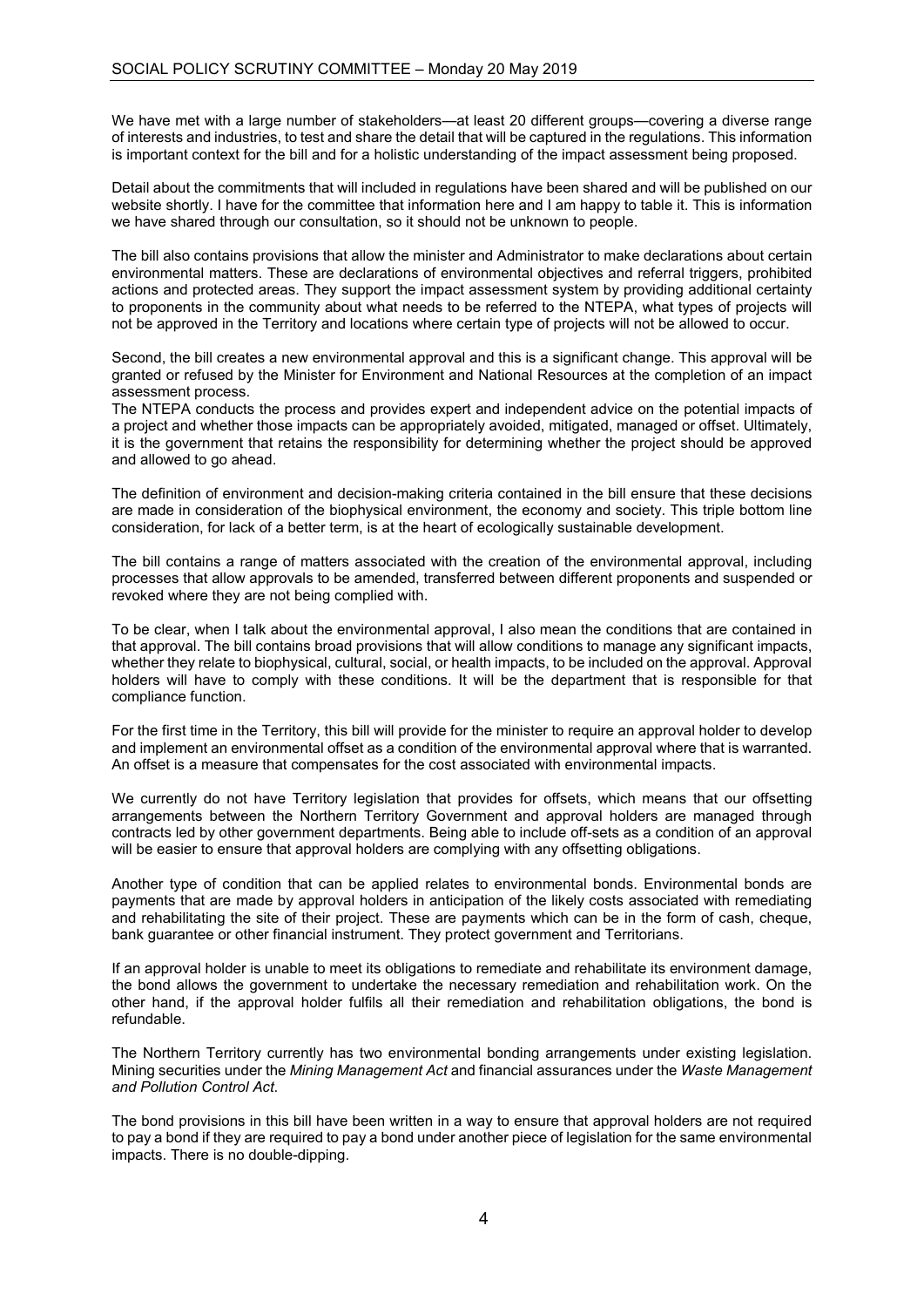The bill before you, also allows for environmental levies. Levies are different to bonds. Levies are non– refundable payments which are placed into an environmental protection fund. The funds can then be used to monitor and repair historical and environmental damage or to support research into the environmental impacts of industries or for any other purpose identified in this bill.

The Territory currently has one other environmental levy arrangement, the mining levy under the *Mining Management Act*. As with the bond provisions, the bill has been written to ensure that there is no requirement for approval holders to pay two forms of an environmental levy. These types of financial provisions are common in environmental legislation and they protect ordinary Territorians with what can be substantial costs associated with remediating and rehabilitation environmental damage.

The bill also contains two other tools which are designed to manage the closure and shutdown of a project when it is at the end of its life.

Firstly, there is a system of closure notices that can be used to manage any ongoing monitoring and reporting once a facility is closed. For example, an old landfill that has been closed may still need to be regularly monitored to ensure that there are no impacts on nearby ground water systems. Closure notices will ensure that monitoring occurs and that action to address any impacts that are identified is taken.

Second, there is a system of closure certificates. These are certificates that can be issued by the minister when the approval holder has completed all the required rehabilitation, remediation, closure and post-closure monitoring and reporting activities and that approval holder wants to sell or dispose of the site. These certificates will let the approval holder walk away from the site and transfer liability to the Territory. This system supports environmental bonds being refunded to approval holders while also recognising that, in a practical sense, an approval holder cannot be held liable for environmental damage in perpetuity.

One of the largest sections in the bill relates to compliance and enforcement. The third component of the bill is establishing a compliance and enforcement system. This is the largest proportion of the bill. You may be surprised, or even alarmed, to know that the current impact assessment system contains no compliance or enforcement measures. It operates on the goodwill of proponents who do not want to participate in the system and who fall into a regulatory gap where no environment regulations exist and can currently avoid and ignore the process.

This bill ensures that proponents who are conducting projects that may have a significant impact on the environment will be compelled to participate in public scrutiny and the environmental regulation of their intended actions. This is achieved by obligations for proponents to refer their actions to the NTEPA for impact assessment, accompanied by appropriate offences, powers of the NTEPA to issue stop work notices preventing proponents from taking steps to implement a project that requires impact assessment and offences associated with breaching an environmental approval.

There are also a number of proactive compliance tools. These include powers for the chief executive officer to require approval holders to undertake audits of the impacts associated with their projects, the appointment of environmental officers to conduct inspections and other activities to ensure approval holders and complying and powers for the CEO and environmental officers to issue environmental notices to oblige an approval to undertake certain actions to prevent unauthorised harm.

All of these tools are consistent with any modern environmental management framework. They are also consistent with recommendations from the inquiry into hydraulic fracturing in the Northern Territory. As also recommended by the hydraulic fracturing inquiry, the bill includes a civil penalty scheme for lower penalty offences. This allows the CEO to obtain a civil penalty order rather than pursue criminal proceedings. The scheme allows me to make directions requiring proponents to remediate or rehabilitate environmental harm, and to advertise an alleged offence. This provides for improved environmental outcomes without imposing the costs of a prosecution. In deciding whether to pursue or criminal action, the CEO must consider the seriousness of the alleged breach and the history of a proponent's compliance with legislation.

We are up to the structure of offences and penalties. It is important that I go through this because they are quite specific.

Offences contained in the bill were developed in consideration of similar offences in the Territory or other jurisdictions and have penalties that are of a similar level. Offences that are associated with causing an environmental impact are identified as environmental offences level one through to level four. Level one offences are the most severe and level four offences are the least severe. These offences apply the penalties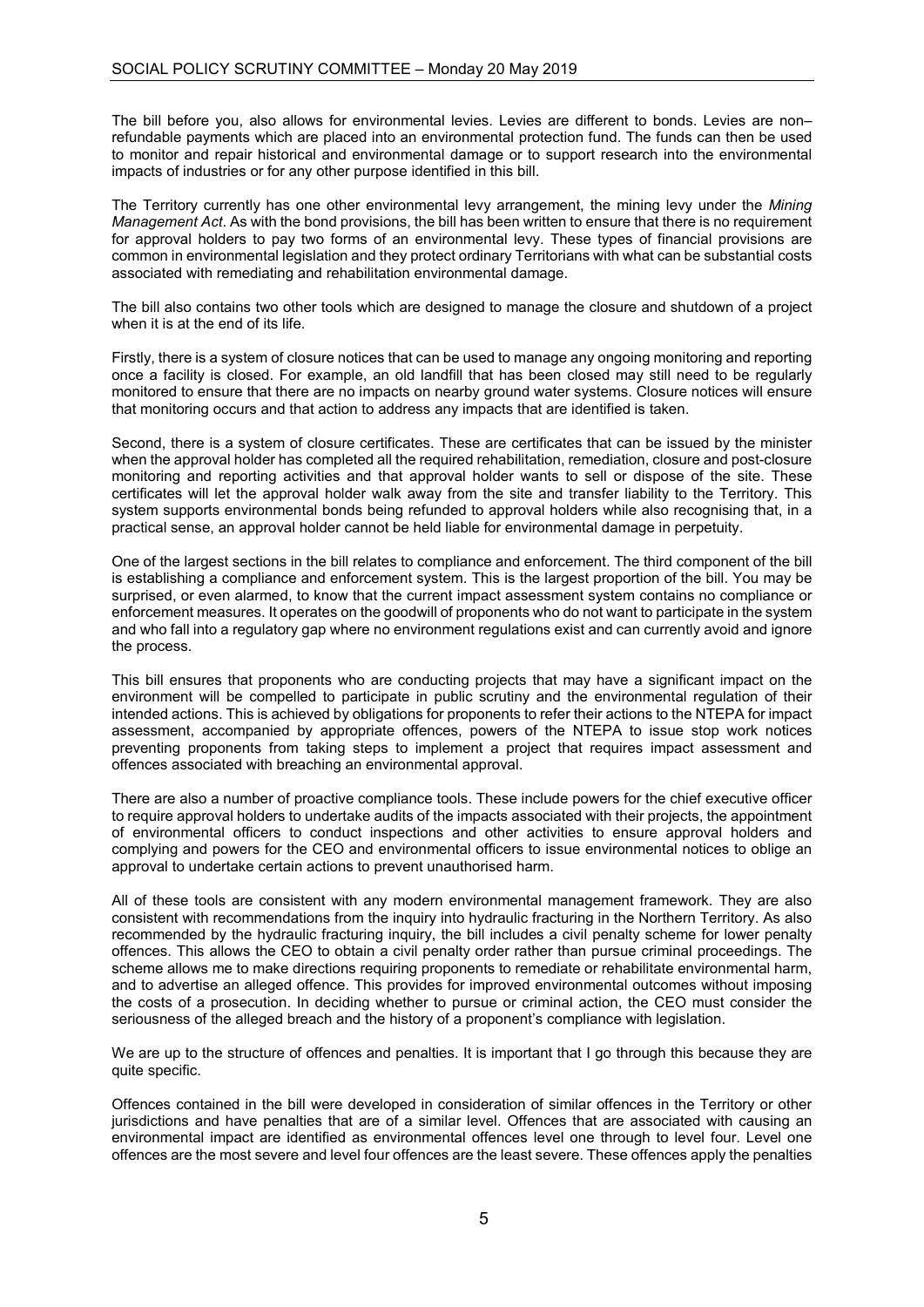identified in the *Environmental Offences and Penalty Act 1996*, which applies a range of penalties at each level.

This means that a proponent that is charged with an offence level one, two or three will be subject to a minimum penalty and may be given a penalty up to the maximum. For a body corporate charged with a level one offence—the most serious—the maximum penalty that can be given by a court is almost \$3m, while the minimum penalty is just under \$300 000.

The compliance and enforcement system contains elements that could be considered to have impacts on human rights. These impacts are explored in a statement of compatibility on human rights and I am happy to answer any specific questions relating to that statement.

However, I note that the most significant impacts are those that relate to two specific provisions in the bill that remove a person's right against self-incrimination. Both of these clauses relate to providing information to the Department of Environment and Natural Resources. The first is at clause 175 and relates to providing information as part of compliance and enforcement activities. The second is at clause 229 and relates to providing information about incidents that have occurred and may cause material environmental harm. In both cases, there are protections in the bill that limit the use of information provided so that the person is not penalised on the basis of providing that information. These limitations do not prevent further investigations from occurring or material from those investigations being used to charge a person with an offence.

Provisions of this nature are usual in environmental regulation and recognise that better environmental outcomes are achieved when information, particularly information about incidents, is provided so that appropriate action can be taken at the earliest opportunity. This is far preferable to information about environmental incidents being hidden.

To summarise, this bill contains provisions that will enable the introduction of substantial improvements to the current environmental impact assessment process. It introduces an environmental approval that will ensure that the significant environmental impacts of projects are managed appropriately, and provides a range of compliance and enforcement tools to ensure that proponents and approval holders comply with their environmental obligations.

It does not impose new impact assessment obligations on proponents. Rather, it clarifies those obligations and provides tools to ensure that those obligations are met. I have some information about how we developed the bill but I am happy to defer that after questions and then the last section is where the bill sits in broader environmental reform. Do you want me to talk about that because I think that is a question that comes up often?

#### **Madam CHAIR:** Yes, please.

**Ms TOWNSEND:** Except to say that we have undertaken a very long process of consultation to get to where we are today. I take the opportunity to fill the committee in on where this bill fits within the broader framework of environmental regulatory reform.

In September I participated in a public briefing before the committee about proposed amendments about the *NT Environment Protection Authority Act*. At that time I advised the community that the NTEPA Act was enabling legislation that establishes the NTEPA and that the amendments in the bill were just the first step in proposed environmental reforms that would be coming before the parliament.

This bill is the second step. It improves the Territory's impact assessment and project approval system and ensures that those projects with potential to cause the most significant risk to the Territory's environment are properly assessed and subject to regulation.

The third step will be the introduction of improvements to protect and manage the environment from other less significant, but no less important, environmental impacts. These reforms will look at how the Northern Territory manages its waste and pollution, land clearing and the environmental impacts of mining activities.

Together these three pieces of work are designed to deliver a comprehensive framework of environmental protection and management. Finally, I mention that the department has prepared a range of material explaining the elements of the bill and providing more detail about the proposed regulation.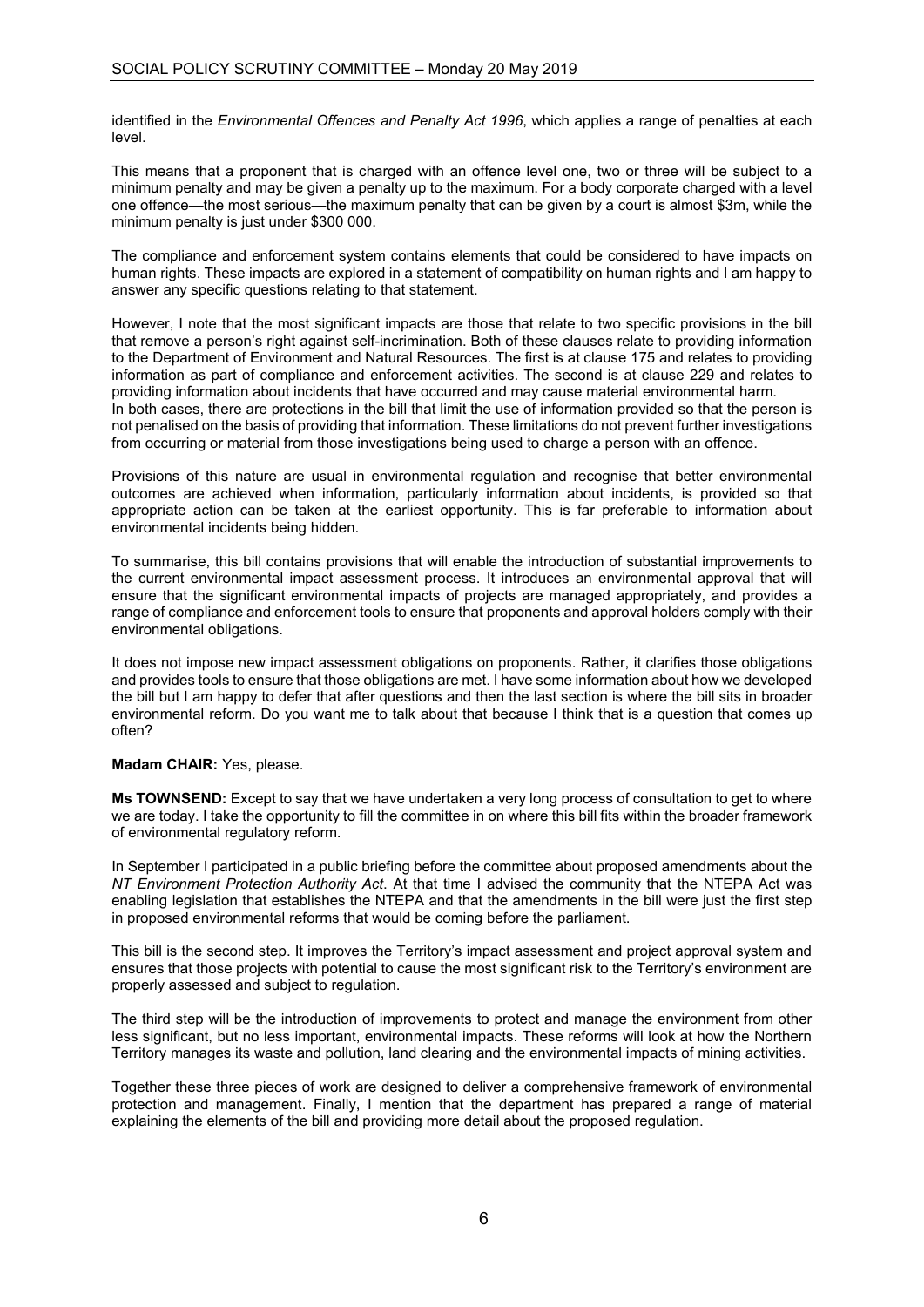These documents will be available from the department's environmental reform webpage, hopefully this afternoon. I have some of that documentation to table today. I, along with my colleagues, would be happy to receive questions from the committee.

**Madam CHAIR:** Thank you, Ms Townsend. I will now open it up to the committee for any questions.

**Mrs FINOCCHIARO:** This bill does not change how an environmental impact statement is assessed, it just makes it clearer and strengthens enforcement of it. Is that a way to summarise it?

**Ms TOWNSEND:** There was quite a bit of commentary when we undertook consultation on the draft bill that this was new environmental law and therefore more green tape. What we have tried to make clear is that we already have an environmental impact assessment process and legislation. It is failing Territorians.

This is a reform of that legislation. It has new procedure requirements, it is certainly tighter in its definition. The key change is the introduction of the environmental approval at the conclusion issued by the Environment minister. When I have made that statement, it is to make it clear that it is not a new process. Proponents are doing it now but this improves the system under which it is happening.

**Mrs FINOCCHIARO:** So it is fair to say it would be a more comprehensive process?

**Ms TOWNSEND:** The current environmental impact assessment, I think there is a line in here that is absolutely true. It is flexible to the point of creating complexity. It is long, partly because of the offence and penalty provisions, but because it actually sets out a lot of procedure that currently is not there. When you do not have that procedure, it is filled by policy or practise by an NTEPA. We have a very high performing NTEPA but that changes over time, you get different members and different practice. This provides for constancy.

**Mrs FINOCCHIARO:** The proponent would complete the process, the EPA would then send a report to the minister who makes the ultimate decision? Is that how that would work? The minister does not have to take the recommendation?

**Ms AVERY:** The EPA does make a recommendation to the minister through their environmental assessment report. The minister makes the decision based on the contents of that report plus other matters as set out in the legislation. The minister is not compelled to follow the advice of the NTEPA.

**Mrs FINOCCHIARO:** Is there a list in the bill of the types of matters the minister has to consider?

**Ms AVERY:** Yes.

**Mrs FINOCCHIARO:** The minister is constrained in some respects as to how to make that ultimate decision?

**Ms AVERY:** Yes.

**Mrs FINOCCHIARO:** You mentioned something about the minister can also require a proponent to have a plan for environmental offset, when and how does that kick in? Does it literally just depend on the project and the minister?

**Ms DAVIS:** Environmental offsets are about residual significant impacts. It is very much a project by project assessment, looking at the nature and type of the residual impacts and whether or not they are appropriate to be offset.

**Mrs FINOCCHIARO:** At what point in time would the minister make that decision, or can the minister make that decision over the life of the project?

**Ms DAVIS:** The way the system is anticipated at the moment, the minister would be making that decision at the outset. The EPA would be providing recommendations in its report about whether or not it thought an offset would be appropriate in those circumstances. Then the minister would be able to impose a condition that said the offset was required.

**Mrs FINOCCHIARO:** That is part of the EPA's report to the minister about whether or not to approve it in the first place? Any recommendation on offset would come up in that report?

**Ms DAVIS:** Yes.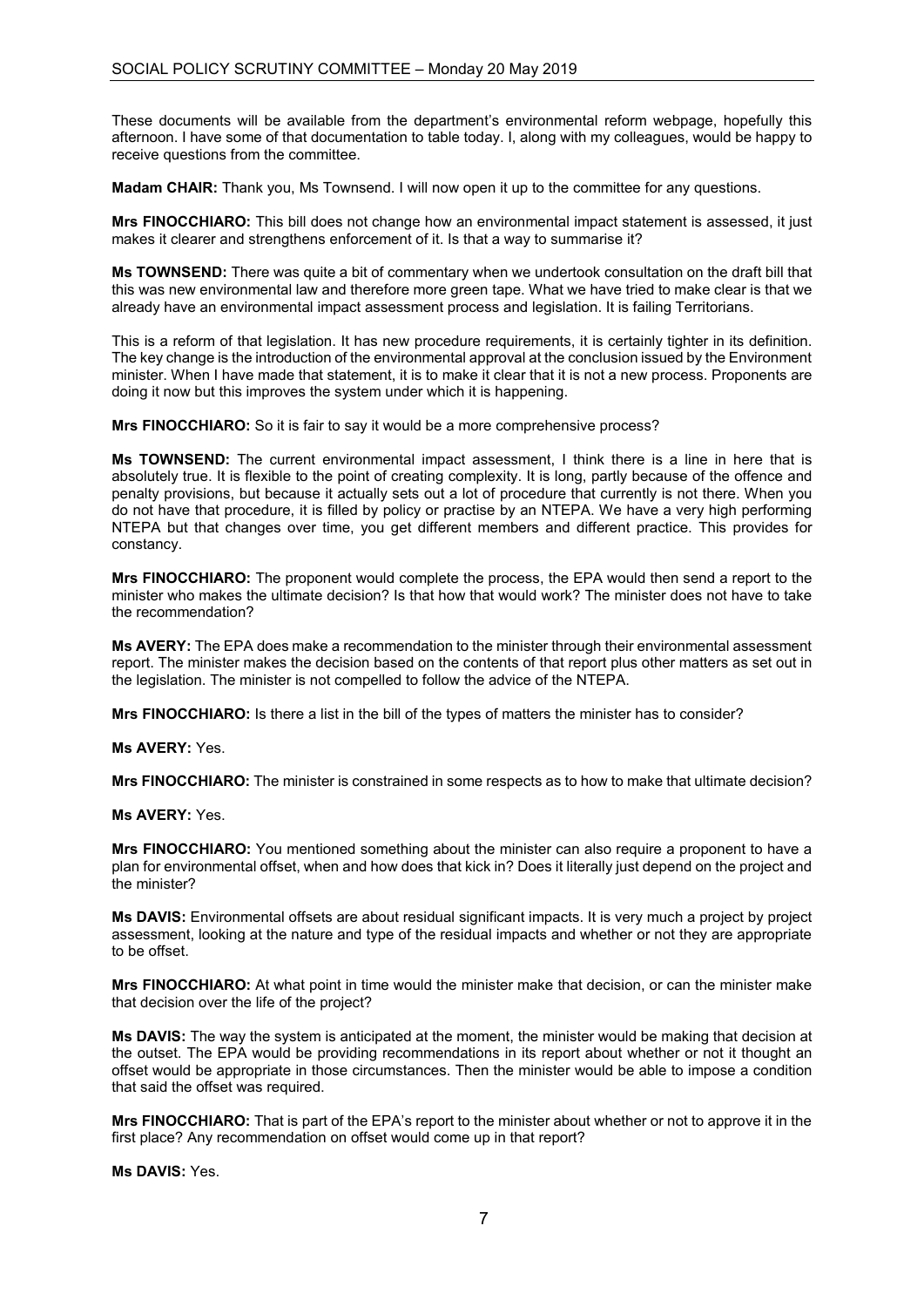**Mrs FINOCCHIARO:** When you say it is not envisaged, does the legislation give the minister the power to part way through a project, impose an offset program?

**Ms DAVIS:** The legislation contains circumstances in which the minister can change an approval. It identifies those circumstances, including things like if the minister became of new information that they had not been aware of at the time of the assessment. So it is possible that through those types of processes, the minister may identify that the impacts that are occurring are greater than had been anticipated and that an offset might be appropriate.

**Mrs FINOCCHIARO:** On the levies and bond, could you explain again in more detail. You said there would be no double-dipping on bond and something about double levies?

**Ms AVERY:** Because bonds and levies exist in other legislation that may be impacted by this legislation, we needed to make it very clear that there would be no double-dipping for either of those. Environmental bonds could not be applied as a condition by the minister to those projects where they already pay a form of bond for the same sort of environmental impacts under other legislation. Currently, those two pieces of legislation are the *Mining Management Act* and the other is the *Waste Management and Pollution Control Act*. The same thing with the levies, although levies are only required under the *Mining Management Act* at the moment.

**Mrs FINOCCHIARO:** Okay. So, if it was a project that was not governed by those other bits of legislation, this legislation will set a bond. In every instance, or it depends?

**Ms AVERY:** It will depend. The minister has the power to set an environmental bond. It may be that that environmental bond may increase or decrease over time, so as a project progresses, it may actually increase when there is more potential for environmental damage, and as they remediate or rehabilitate the site, then portions of the bond can be returned to them. It becomes a flexible scheme.

**Mrs FINOCCHIARO:** Okay. Is there a schedule on bonds, or is it entirely discretionary for the minister?

**Ms AVERY:** I will hand to Kathleen for this one.

**Ms DAVIS:** It would be discretionary for the minister to determine whether or not to impose the bond. I imagine that that NTEPA's advice would provide information about when the bond is appropriate. There are just some projects that get assessed that, due to the nature of them, they do not have a great environmental impact at the time of their assessment, so you may not want to impose a bond. How a bond is calculated would be something we would develop guidelines and policy to do. That is consistent with how mining management bonds are developed at the moment.

**Mrs FINOCCHIARO:** If the minister wanted to impose a bond, there would then be guidelines in which the department would suggest a bond figure?

**Ms DAVIS:** That is correct.

**Mrs FINOCCHIARO:** Okay. Bonds are returned once remediation and the life is completed. Then, how will the levies work, which are non-refundable? Is that for every single project that has some form or conceivable environmental risk, or …

**Ms DAVIS:** Levies are usually applied more on an industry basis. They are usually applied across an industry because that industry is known to have environmental impacts that continue a long time after the activity has closed off. That is why we have a mining levy. The other most common form of environmental levy in Australia at the moment is a waste levy which is applies to the disposal of waste or landfills.

**Mrs FINOCCHIARO:** What is the format of that? Does a list of industries appear in the bill, or is there a schedule, or is it in regulation? What is the veracity of that, or is it just up to the minister to say, 'I deem that as an industry with a long-term risk so I will impose a levy'?

**Ms AVERY:** The bill establishes a power for the minister to impose levies. The detail of how, if the minister or the government decided that certain industries would have a levy applied to them, would be contained in regulations through schedules. The idea is that the levy contributes to an environment protection fund that is set up specifically for that industry, so that the funds that go into that industry fund can be used to help with the environmental management of that industry into the future—whether or not that is about cleaning up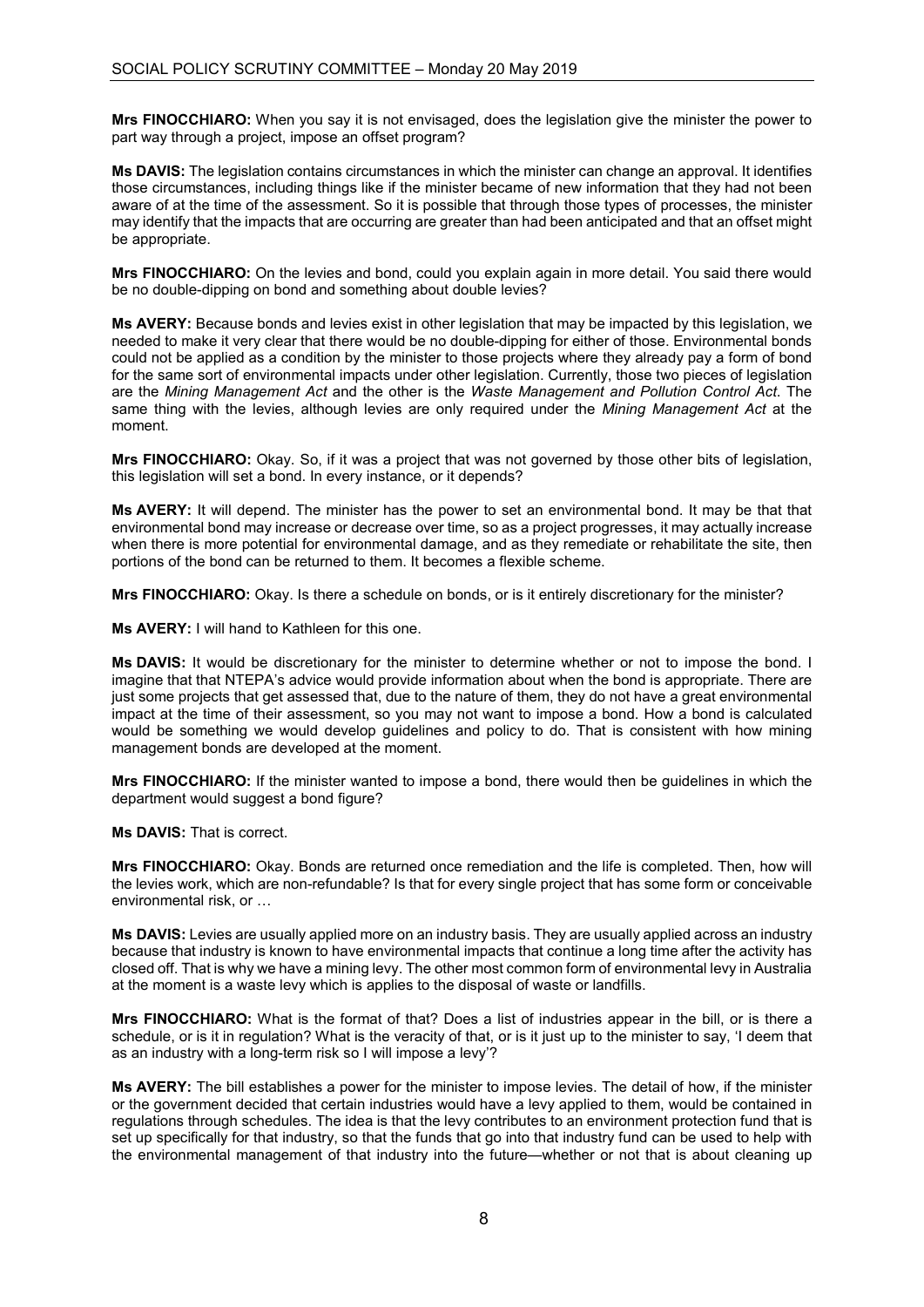specific sites or is a legacy site, or whether it is about undertaking research into environmental technology to help that industry.

**Mrs FINOCCHIARO:** Where does that money go then? Is it not to general revenue, it sits with the peak body  $\alpha$ r …

**Ms AVERY:** It is held in trust by government for that industry and the detail of how those funds will be managed—we are working with treasury and finance to develop a transparent and accountable system for that. The bill identifies the different ways in which the minister can agree that some of that money is expended.

**Mrs FINOCCHIARO:** The bill in its current form—the minister is not restricted to only impose a levy on a certain industry. The minister of the day could impose it on a project-by-project basis.

**Ms DAVIS:** We may have to get back to you on that one.

**Mrs FINOCCHIARO:** That is okay. I am keen to know about the power. It is one thing to envisage it being used a certain way, it is another thing to have that power inherently. That would be great if you could get back to me about if the minister could impose a levy on a project-by-project basis rather than on an industry basis which seems to be the traditional way that it is done.

**Mrs FINOCCHIARO:** Are you happy to take that one on notice? Great, thank you.

On closure, shut-down and end-of-life, you mention there would be the issuing of a closure certificate and that would allow the proponent to essentially cease any liability for any ongoing environmental impact that may pop up over decades or even longer.

How does that closure certificate work? Is the proponent at the start of the project understanding what is required of them at the end or at the end can the minister impose new hurdles to overcome prior to obtaining that closure certificate?

**Mr PURDON:** I will try on this one. Usually with a project, at the start of the project when it is being assessed, if it receives an approval there will be a fairly conceptual closure and rehabilitation plan that the proponent has prepared depending on the lifetime of the project.

If a project is very short, that should be far more developed than a longer-term project. As the project proceeds, best practice is usually progressive rehabilitation. That plan should allow for rehabilitation to proceed, for example, while a miner is still operating and still mining.

The actual requirements around a closure notice and when closure is actually achieved would usually crystallise as the project proceeds. I would think an environmental approval from the minister would be specifying at what time the closure criteria needs to be set prior to closure so that the minister, the community and the operator knows with good notice what those criteria are.

Ideally, the community would be involved in setting those criteria and at the point of closure, then the regulator would be able to run through those criteria and do its checks to determine whether or not they have been met.

**Mrs FINOCCHIARO:** So how does the bill treat that process? Are there time frames? Is that split up by industry?

**Mr PURDON:** I think Kathleen might elaborate or correct me. The bill sets out the powers to issue closure notices but does not provide the details around timing or processing of that. That would most likely come through approval conditions and guidance policy statements.

#### **Mrs FINOCCHIARO:** Not through regulation?

**Ms DAVIS:** Paul is correct. It would come through the approval conditions because it would be specific to that particular project.

**Mrs FINOCCHIARO:** How does it work currently? What is the contrast between how closure works now and what is proposed in the bill?

**Mr PURDON:** I think now it varies depending on the type of project and the legislation that it is regulated under. For the *Waste Management and Pollution Control Act* that I am most familiar with, the closure on a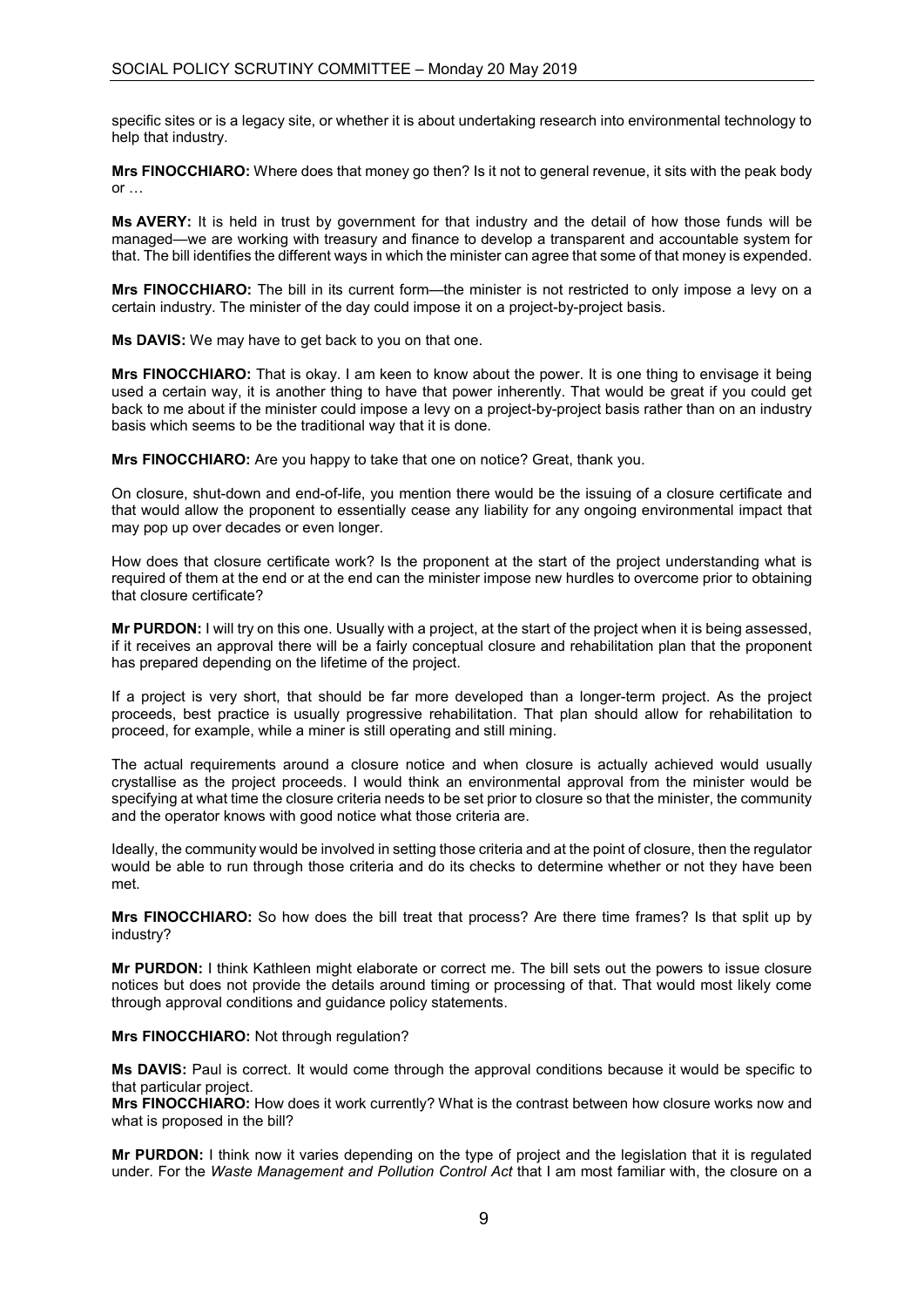landfill, for example, there is no such thing as a closure notice but the EPA will use a pollution abatement notice which is a different type of mechanism to achieve the same outcome.

With mining operations, again I do not think there is a closure notice type provision within the *Mining Management Act*. Those closure processes are required through mining management plans and the associated security bond arrangements which are set up under the *Mining Management Act*.

I do not think the closure notice is providing anything that cannot be achieved now under different legislations, making it, to me, a simpler way of doing it. A more specific way of dealing with closure rather than using different mechanisms.

**Mrs FINOCCHIARO:** In the examples you used, for example a waste facility, would now the closure provisions come under this piece of legislation rather than the *Waste Management and Pollution Control Act*? Rather than the EPA issuing their notice, it would come under this legislation and you would be able to apply for your closure?

**Mr PURDON:** That is a good question because it helps to answer how this act would apply compared to the *Waste Management and Pollution Control Act*. If we had a big new regional landfill, for example in the Darwin region, that had to go through the environmental impact assessment project and then received an environmental approval from the minister under this act, then the closure notice under this act would apply.

#### **Mrs FINOCCHIARO:** So there are legacy issues?

**Mr PURDON:** Existing or smaller operations that do not need to go through the environmental impact assessment and do not need environmental approval from the minister may still require an approval and a licence under the *Waste Management and Pollution Control Act.* For example, you might be thinking of Humpty Doo transfer station. It might still need closure arrangements but there would not be a closure notice under this act. It is not captured by that act.

**Mrs FINOCCHIARO:** You talked about penalties and offences and the levels, this is through enforcement through the department. Is it envisaged that there will be additional internal resourcing put into an enforcement division, or however that would operate?

**Ms TOWNSEND:** It is by me.

**Mrs FINOCCHIARO:** The CEO has the power, is this vastly different to what currently happens? This is more severe and segmented threshold of breaches?

**Mr PURDON:** We, within the department, already have a fairly well-functioned compliance enforcement practise and the offences and penalties which are proposed for this bill are not that different to what we are used to dealing with. The issue will be do our current resources allow us to appropriately resource a new bill as well. That is something we need to review. The processes and the nature of offences and penalties we are reasonably familiar with.

**Mrs FINOCCHIARO:** Can you give an example of something that would be a level one and level four type of breach? Level one is obviously the most severe.

**Ms DAVIS:** I might tell you the elements of the offence and Paul can probably give you how that relates to an actual circumstance. A level one offence, for example, is causing serious environmental harm. Serious environmental harm is identified as harm that would cost more than \$50 000 to rehabilitate. It is not negligible. It would be if a person had acted recklessly in performing conduct that resulted in that type of harm. Paul, do you have an example?

**Mr PURDON:** There are probably plenty of examples I can think of. I will give you one.

**Mrs FINOCCHIARO:** It does not have to be a real one, you can just make it up.

**Mr PURDON:** An operator, whether it is a miner or someone operating a sewerage treatment plant, for example, intentionally discharges polluted water into the Daly River with significant impacts to local fauna.

**Mrs FINOCCHIARO:** Within those tiers, there is a financial threshold of what that impacts, I think you mentioned \$50 000?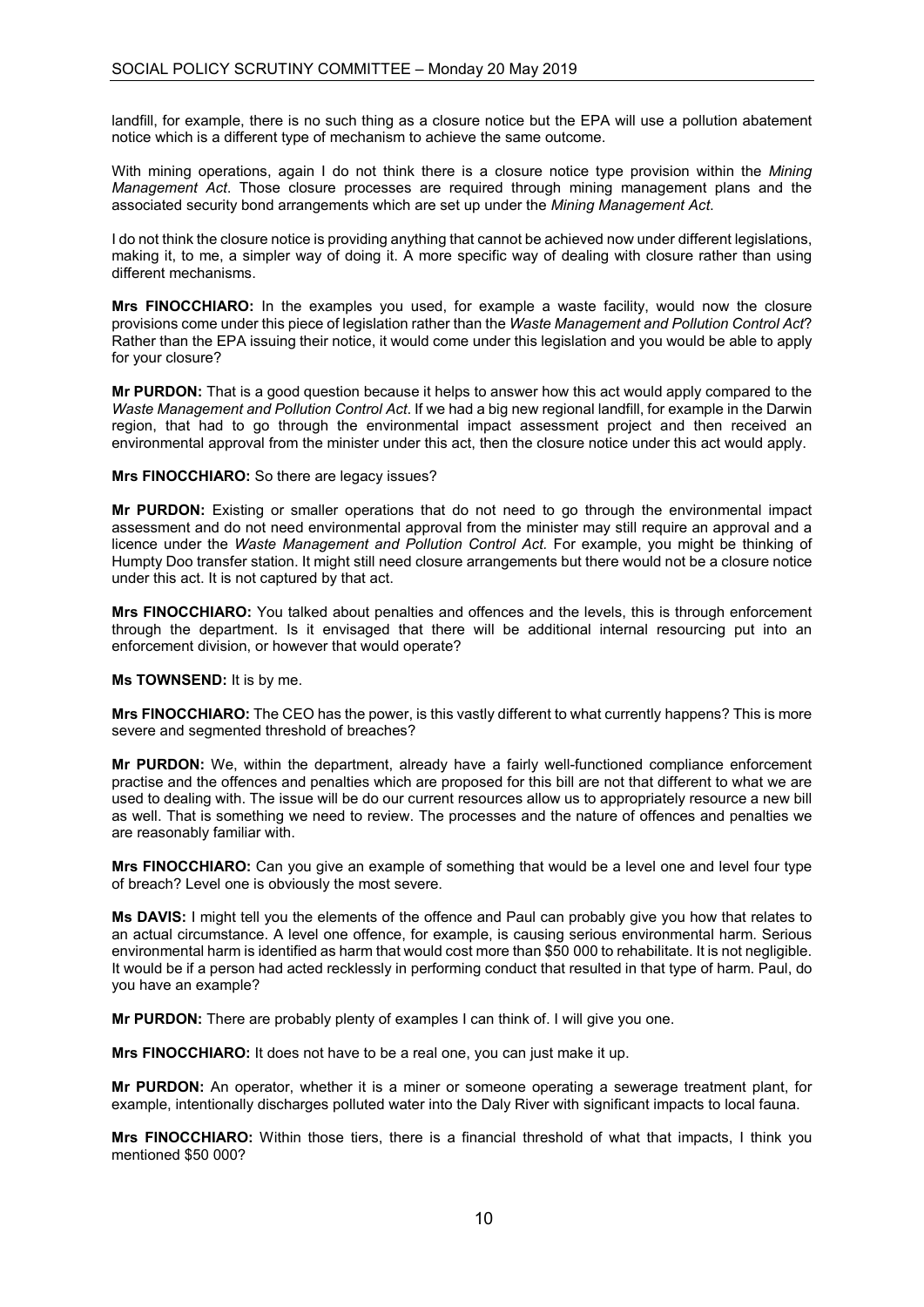**Ms DAVIS:** The definitions of significant environmental harm and material environmental harm—there is that threshold. The threshold will not be in all offences because not all offences will apply a significant or material offence level. For example, there are level four of three offences which are just causing environmental harm.

**Mrs FINOCCHIARO:** Okay. Ms Townsend, you gave the example that the lowest penalty for a body corporate—sorry, what did I write? For a level one, two or three, will require a minimum penalty for a body corporate of \$300 000. I might have not written that down clearly.

**Madam CHAIR:** Between \$3m and …

**Mrs FINOCCHIARO:** Yes. The lowest would be \$300 000—the penalty for a level one, two or three offence.

**Ms AVERY:** For a body corporate.

**Mrs FINOCCHIARO:** For a body corporate, yes.

**Ms DAVIS:** That is the penalty for a level one body corporate. It is \$298 000-and-something. Then, the way the tiering system works is anything under a level four just has a maximum penalty applied. Then a level three has a maximum between the top of the level four and the bottom of a level two.

**Mrs FINOCCHIARO:** Right, okay. I was going to ask about the future—I guess the staged vision for all of this and the next bill will be reform to the EPA, but that is okay.

That is probably all from me.

**Madam CHAIR:** Are there any questions down the line?

**Ms NELSON:** None from me, thank you.

**Madam CHAIR:** Thank you. Ms Townsend, you mentioned that the public can review comments prior to the NTEPA decision. Do we know what that would look like? Would it be publicly promoted?

**Ms TOWNSEND:** I will invite Karen to give a more detailed example, but I will summarise because it goes to the heart of some of the questions from the Member for Spillett. It is very important to note that the act and regulations together will prescribe a set of arrangements under which the NTEPA operated, but will also set out when public input and publication of decisions should be made. There is a range of steps through the process.

Essentially, the minister will be making the approval decision or the refusal decision and setting the conditions, but she will be very specifically advised by the NTEPA, which will have gone through a process of seeking public input and getting specific comments from not just the proponent but also from government agencies. That will be published. If the minister wants to do something which is contrary to what she has been advised, that will be visible and she will need to explain that decision. I do not want to give the impression that the minister—the minister has authority under this bill but it is not unfettered power. If she wants to do something different, she will need to account for why there is that difference.

I will see if Kathleen or Karen want to add to that.

**Ms AVERY:** To confirm what Jo has said, the regulations …

**Madam CHAIR:** Down the line, we can hear a dog barking in the background. Can you pop your line on mute, please. Thank you.

**Ms AVERY:** The regulations do or will detail the processes that apply to the different tiers of assessment that will apply under this legislation. That means that it specifically identifies where public consultation will occur and time frames for that and that the information that comes from those public submissions forms part of the EPA consideration throughout the process. From the time a referral is received and accepted by the NTEPA it is then published for community to provide input, as well as government input across NT Government agencies. That helps to contribute to the information available to the NTEPA to decide whether an environment impact assessment is required or not because a project has potential for significant impact.

Also throughout the process, there are opportunities for that community contribution to the process. All the documentation throughout the process is published. Unless there is a legal requirement to not publish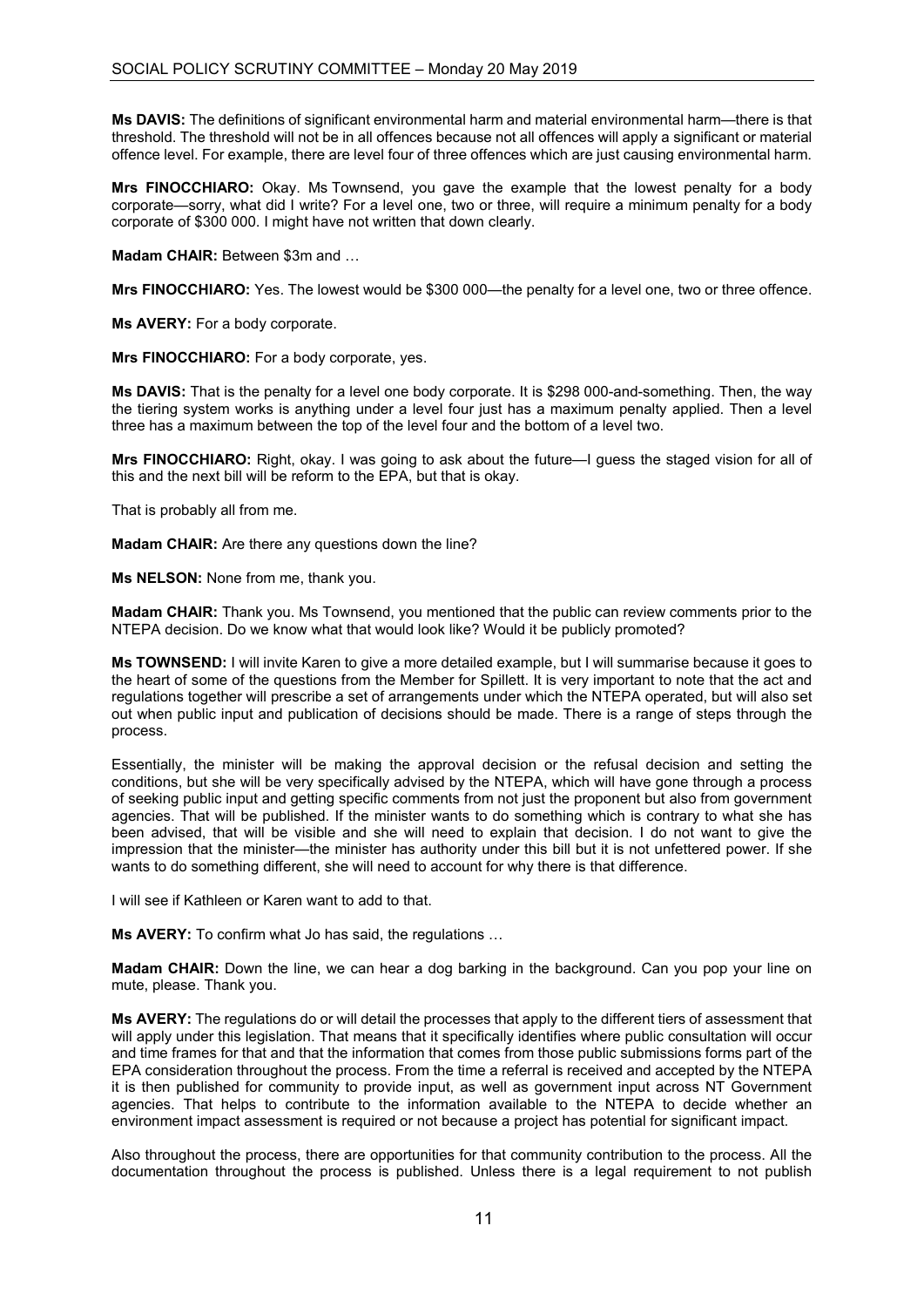documents or it is genuinely commercial-in-confidence, all material will be published for the community and so forth to see.

The reasons for decision—the EPA when they decide if an environmental impact assessment is required or is not required, reasons for decision are given at that point. The minister must provide reasons for decision and all of those things are published so there is as much transparency as is possible built into the system which also builds that accountability.

As Jo mentioned, it ensures that the minister and the EPA have the authority to undertake the role that they are prescribed under the legislation but in a way that is transparent and has full accountability.

**Madam CHAIR:** Thank you very much. The last point that I might touch on, Ms Townsend, you mentioned and I am going to get the wording wrong—that the current act is letting Territorians down. Can you please just rehash what is in place at the moment, what is not delivering what Territorians should be getting and how this will go to strengthening those provisions?

**Ms TOWNSEND:** I might let the current Executive Director of Environment Protection—who lives with this every day—tell you that.

**Mr PURDON:** Nice handball. It is a good question and there is a big responsibility to answer it. Apart from the fact that the act is dated, the question is really what does that mean in practice?

One area where the act has let Territorians down is a well-publicised example of—because of the nature of the complexity of the regulatory framework in the Territory and how the current *Environmental Assessment Act* relies on other legislation and other responsible ministers making decisions, we have situations where certain proposals if they are not captured by other legislation in the Territory, then they are not captured by the *Environmental Assessment Act.*

The Port Melville example is the one that stands out there. It is not unique and there could be many examples like that across the Territory where developments, while they are not unnoticed, are not captured by legislation in terms of an approval and because of that and because there is no responsible minister, then the *Environmental Assessment Act* does not legally apply.

Filling that gap by requiring proponents to refer their own proposal to the NTEPA is the way that this act will overcome that particular problem with penalties for proponents who should be referring their proposals to the EPA, if they do not.

The certainty of outcomes resulting from an environmental impact assessment I think, to me, is probably the best improvement in this bill compared to the current process. Currently the EPA completes its assessment process and provides its assessment report to the minister. Of the minister is not the minister responsible for approving or deciding not to approve that particular type of project, they will refer the EPA's assessment report to the responsible minister.

That referral and the assessment report needs to be considered by that responsible minister but the process and the nexus between the EPA's assessment report and then an ultimate approval decision or otherwise is very tenuous. We have a situation where the EPA might finish its assessment in one year and three years down the track that particular proposal is still awaiting to receive its approval decision from the responsible minister for various reasons.

Under the bill, the EPA will provide its assessment report to the environment minister and within 30 days, the Environment minister must have made their decision. The certainty for a proponent in this space is something that really goes to the strength of this bill around investment confidence and certainty around environmental approvals in the Territory. It is something that I hear about from proponents a lot, in terms of time frames and certainty and trying to get investment in their project. That, to me, is the biggest game-changer in this bill for the Territory.

**Madam CHAIR:** Thank you very much. I ask the committee one last time if there are any further questions. **Mrs FINOCCHIARO:** When do we expect the regulations to be ready, because a lot of the finer details of powers will rest with the regs? I image different industries and Territorians are keen to have a look.

**Ms TOWNSEND:** The regs will set out the process for assessment. Obviously, proponents in the community are pretty keen to see that. We have shared as much as we can of how that will work, but we will not have regulations until August or September of this year.